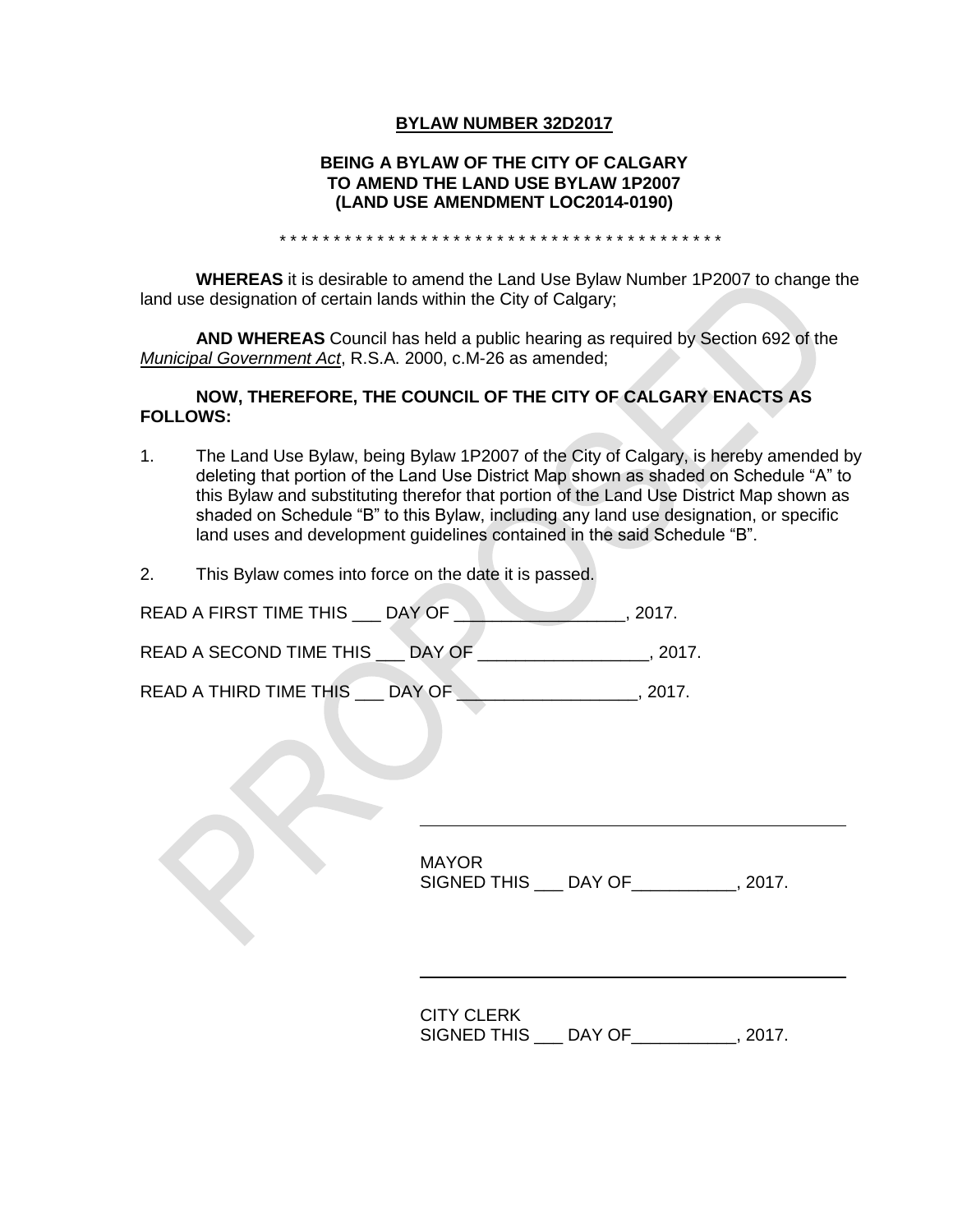# **SCHEDULE A**

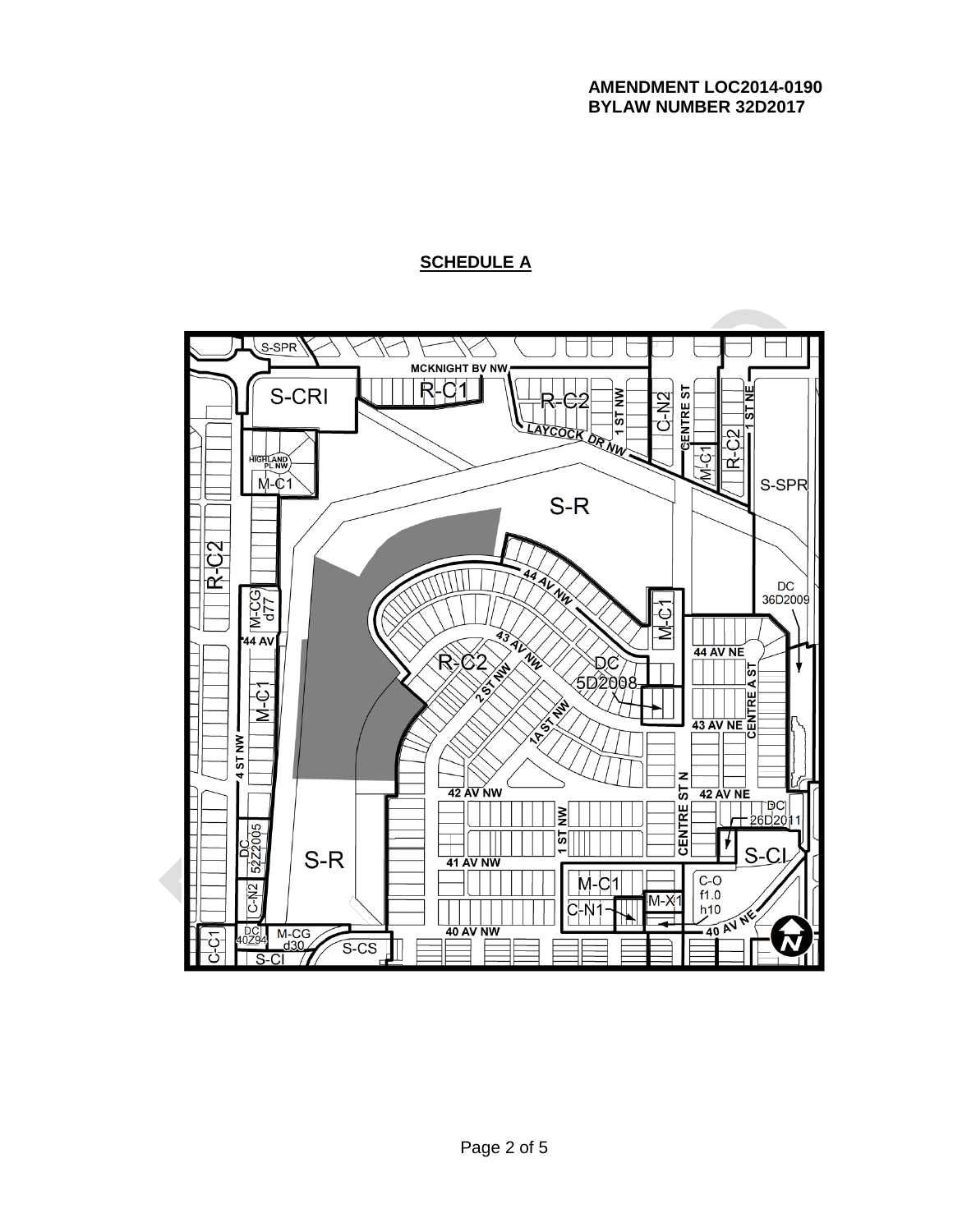## **AMENDMENT LOC2014-0190 BYLAW NUMBER 32D2017**

## **SCHEDULE B**

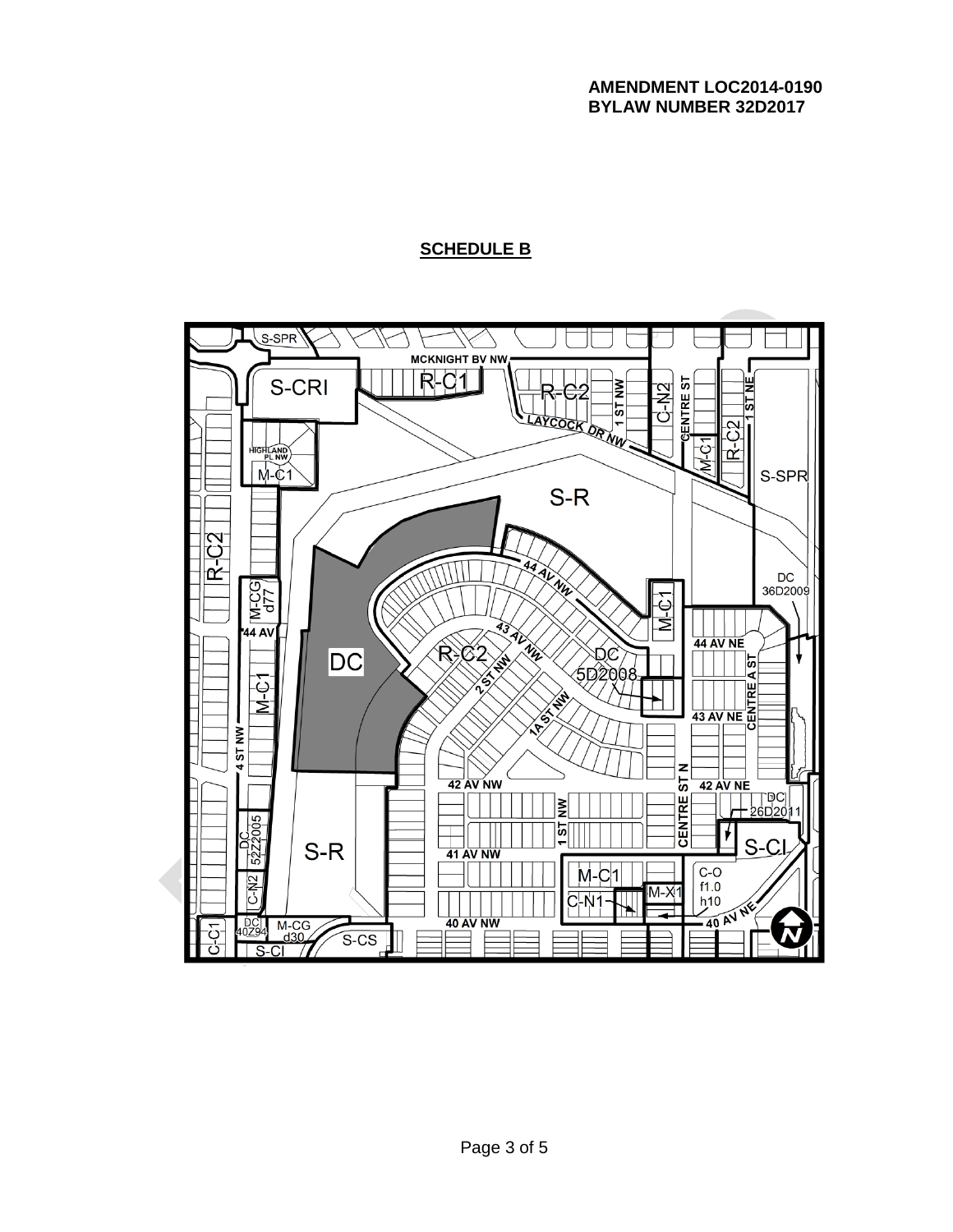## **AMENDMENT LOC2014-0190 BYLAW NUMBER 32D2017**

## **DC DIRECT CONTROL DISTRICT**

### **Purpose**

**1** This Direct Control is intended to:

- (a) provide for midrise *street oriented multi-residential buildings* that are sensitive to *adjacent low density residential districts*; and
- (b) provide appropriate transitions in *building heights* and *setbacks* from the *adjacent low density residential districts*.

#### **Compliance with Bylaw 1P2007**

**2** Unless otherwise specified, the rules and provisions of Parts 1, 2, 3 and 4 of Bylaw 1P2007 apply to this Direct Control District.

#### **Reference to Bylaw 1P2007**

**3** Within this Direct Control District, a reference to a section of Bylaw 1P2007 is deemed to be a reference to the section as amended from time to time.

#### **Permitted Uses**

**4** The *permitted uses* of the Multi-Residential – Medium Profile (M-2) District of Bylaw 1P2007 are the *permitted uses* in this Direct Control District.

#### **Discretionary Uses**

**5** The *discretionary uses* of the Multi-Residential – Medium Profile (M-2) District of Bylaw 1P2007 are the *discretionary uses* in this Direct Control District.

#### **Bylaw 1P2007 District Rules**

**6** Unless otherwise specified, the rules of the Multi-Residential – Medium Profile (M-2) District of Bylaw 1P2007 apply in this Direct Control District.

#### **Setback Area**

**7** The depth of all *setback areas* must be equal to the minimum *building setback* required in section 8.

#### **Building Setbacks**

- **8 (1)** Unless otherwise referenced in subsection (2), the minimum *building setback* from a *property line* shared with a *street* is 3.0 metres.
	- **(2)** The minimum *building setback* from a *property line* shared with a *street* for a *street-oriented multi-residential building* is zero metres.